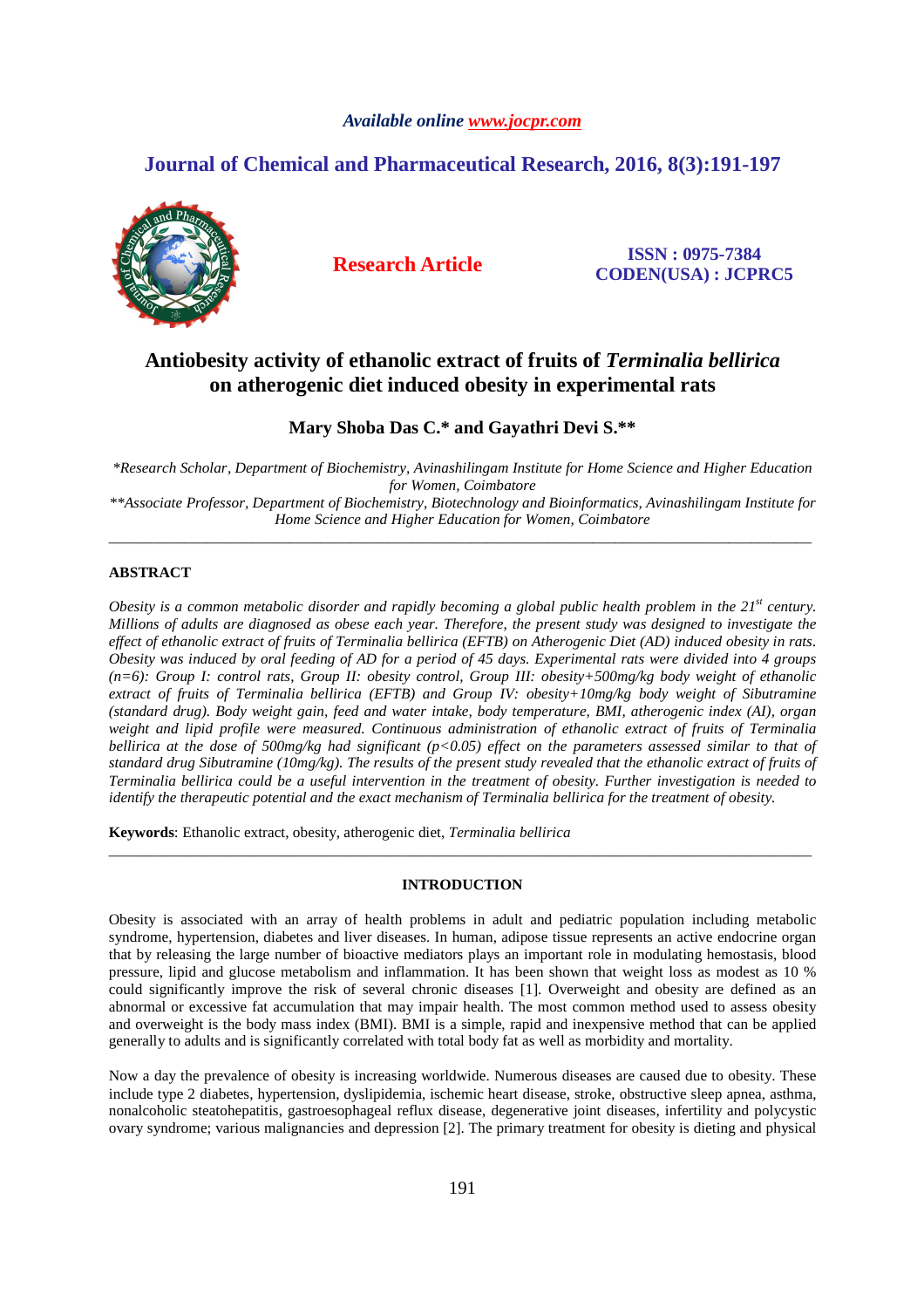### **Mary Shoba Das C. and Gayathri Devi S.** *J. Chem. Pharm. Res., 2016, 8(3):191-197*

exercise. If this fails, anti-obesity drugs or surgery is performed to reduce appetite or inhibit fat absorption. Considerable efforts have been devoted to the discovery of antiobesity drugs worldwide. Despite the remarkable progress in the management of obesity by synthetic drugs, there has been a renewed interest in medicinal plants because of the side effects of synthetic drugs. The discovery of new drugs from traditional medicine is not a new phenomenon. Many Indian medicinal plants are reported to be useful in obesity. However, search for new antiobesity drugs continues [3].

\_\_\_\_\_\_\_\_\_\_\_\_\_\_\_\_\_\_\_\_\_\_\_\_\_\_\_\_\_\_\_\_\_\_\_\_\_\_\_\_\_\_\_\_\_\_\_\_\_\_\_\_\_\_\_\_\_\_\_\_\_\_\_\_\_\_\_\_\_\_\_\_\_\_\_\_\_\_

*Terminalia bellirica* commonly known as dhandrika in Tamil and it belongs to the family Combrataceae. It is reported to promote digestive power, wound healing, curative of ulcers, local swelling, anemia and chronic recurrent fever. The fruits are purgative, laxative, gastroprotective and are used to alleviate asthma, piles and cough. *Terminalia bellirica* has been reported to exhibit a variety of biological activities such as anticancer, antimutagenic and antiviral activity [3]. With this back ground, the present study was designed to evaluate the antiobesity activity of the ethanolic extract of fruits of *Terminalia bellirica* on Atherogenic Diet (AD) induced obesity in experimental rats.

# **EXPERIMENTAL SECTION**

### **Plant material and extract preparation**

The fruits of *Terminalia bellirica* were collected from Velliangiri hills, Coimbatore and duly authenticated by Botanical Survey of India, TNAU, Coimbatore. The authentication number is BSI/SRC/5/23/2014/Tech 510. The collected fruits were washed, dried and powdered. The powdered fruits were then subjected to ethanolic extraction by using Soxhlet apparatus.

### **Experimental animals**

Male Wistar rats of  $8 - 10$  weeks old, weighing  $100 - 200$  grams were used for this study were procured from KMCH college of Pharmacy, Coimbatore, India. They were acclimatized to animal house conditions and it was housed in polypropylene cages at room temperature (25° - 30° C) and at 45 - 55% relative humidity for 12h, each of dark and light cycle and had free access to drinking water and fed with standard pellet diet. All animal experiments were carried out in accordance with the guidelines of CPCSEA. The animal ethical committee of the Institute gave its approval to conduct the animal experiments (KU/IAEC/Ph.D/128).

### **Acute toxicity studies**

Acute oral toxicity study was performed as per Organization for Economical Co-operation and Development (OECD) guidelines No.423. The rats (n=6) selected by random sampling technique were used for the study. The animals were kept fasting overnight prior to drug administration providing only water. A group of 6 animals was administered the plant extract in graded doses of 0.25g/kg, 0.5g/kg, 1.0g/kg and 2.0g/kg rat. Animals were observed individually once during the first 30 minutes after dosing, periodically for 14 days. Daily once cage side observations were made which included changes in eyes and mucus membrane, skin and fur, respiratory tract, CNS changes and gross pathological examinations. The dose selection was performed by taking  $1/10^{th}$  of the lethal dose  $(LD_{50})$ .

### **Preparation of Atherogenic diet (AD)**

Atherogenic diet (AD) is a hypercaloric diet. It was prepared by mixing the following the following ingredients in fixed percentage. AD contains (100g): Cholesterol – 2 %, Cholic acid – 1 %, Dalda – 20 %, Coconut oil – 6 %. The feed was prepared, dried and administered every day morning to 45 days to the experimental animals with water *ad libitum.* 

### **Experimental design for antiobesity activities**

The male Wistar rat was divided into four groups with six rats each for each treatment period. The groupings are as follows:

Group I: Control

Group II: Rats received atherogenic diet and served as obese control

Group III: Rats received atherogenic diet + EFTB (500mg/kg)

Group IV: Rats received atherogenic diet + Sibutramine (10mg/kg)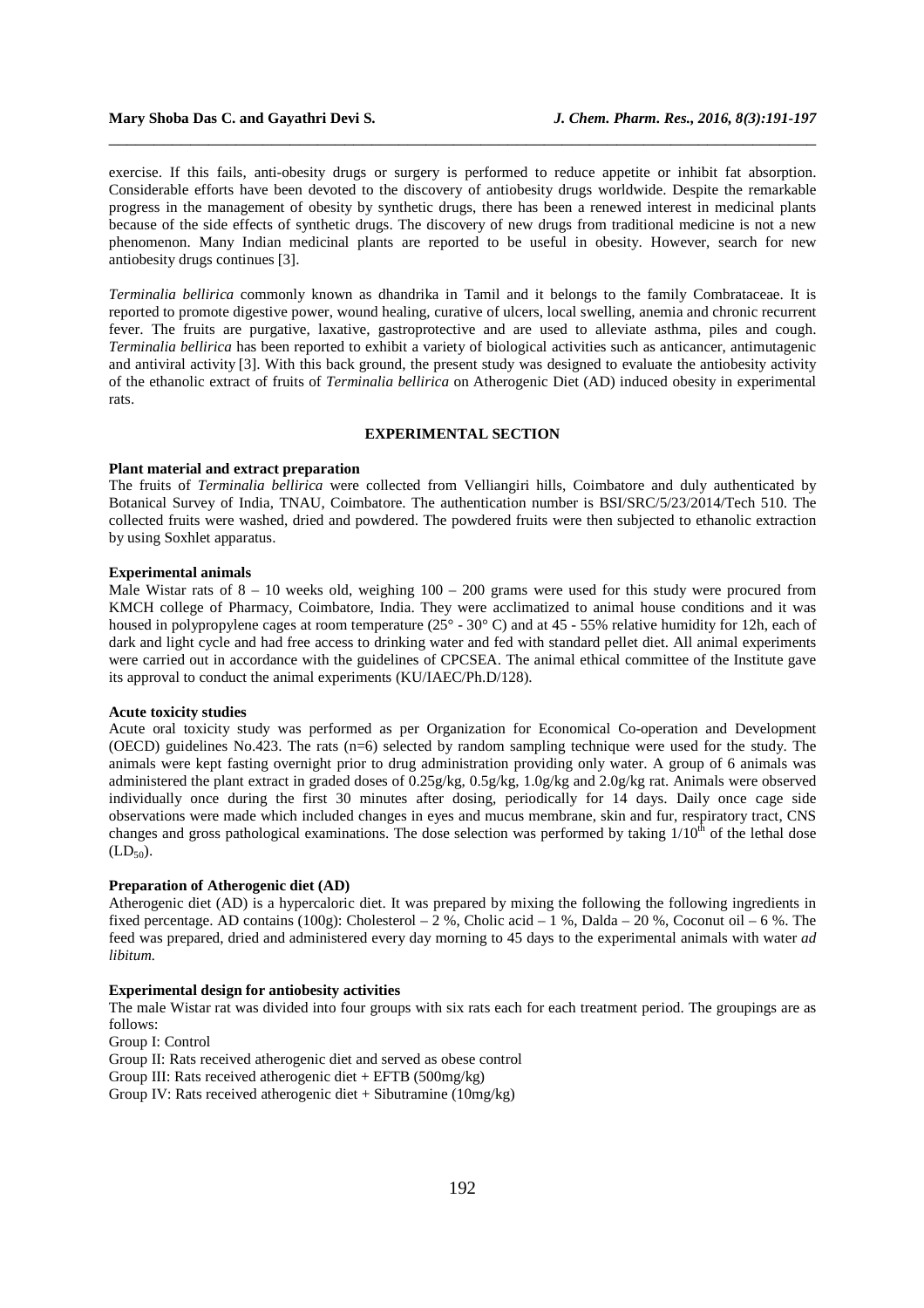The experiments were carried for 45 days. At the end of the study period the animals were sacrificed after an overnight fasting. The blood samples were collected from the left ventricle and used for the biochemical analysis.

\_\_\_\_\_\_\_\_\_\_\_\_\_\_\_\_\_\_\_\_\_\_\_\_\_\_\_\_\_\_\_\_\_\_\_\_\_\_\_\_\_\_\_\_\_\_\_\_\_\_\_\_\_\_\_\_\_\_\_\_\_\_\_\_\_\_\_\_\_\_\_\_\_\_\_\_\_\_

### **Body weight of experimental rats**

The body weight (gm) of the experimental rats was recorded on the day one and then every week for 45 days using digital weighing balance.

### **Feed and water intake of experimental rats**

The daily feed and water intake of experimental rats were measured daily morning for 45 days of the study.

### **Body temperature of experimental rats**

The body temperature of the experimental rats was recorded on the day 45 using rectal telethermometer before and after drug administration at 30, 60, 90, 120 and 180 min with a contact time of 1 minute.

### **Organ weight of experimental rats**

On the final day of the study the animals were sacrificed and then the organs like liver, heart, kidney, spleen, spleen, pancreas and intestines were removed, washed with saline, blotted in a filter paper and weighed.

### **BMI of experimental rats**

BMI of the experimental rats were measured before and after of the treatment period by the formula:

BMI = body weight (g)/  $length<sup>2</sup>$  (cm<sup>2</sup>)

# **Atherogenic index (AI) and protection of experimental rats**

Atherogenic index and percentage protection  $\overline{[4]}$  of the experimental rats were calculated by the using the following formula:

 Serum cholesterol Artherogenic Index (AI) = -------------------------------------- Serum HDL – cholesterol

 AI (control) – AI (treated) % Protection = --------------------------------------------- × 100 AI (control)

### **Lipid profile**

The lipid profile parameters like total cholesterol [5], triglyceride [6], HDL [7], LDL and VLDL were evaluated in the serum of the experimental rats.

# **Statistical analysis**

All the results were expressed as mean of 6 replicates  $\pm$  standard error of mean and were analyzed by Analysis of Variance (ANOVA). Differences between groups were considered significant at p<0.05 level.

### **RESULTS AND DISCUSSION**

#### **Acute toxicity studies**

The animals fed with the ethanolic extract of fruits of *Terminallia bellirica* were found to be healthy and safe in the doses used and there was no mortality upto a dose of 2000mg. There was no significant change in the behaviour of animals like alertness, anxiety, motor activity, restlessness, tremors and appearance of animals was observed. The oral administration of the extracts did not cause mortality in all the groups of the study till 14 days of experimental periods. The plant extract had no adverse effect indicating that the medium lethal dose  $(LD_{50})$  could be greater than 2000 mg.

The body weight of the rats was measured before and after the treatment periods. The change in body weight of control and experimental rats are given in the Table 1.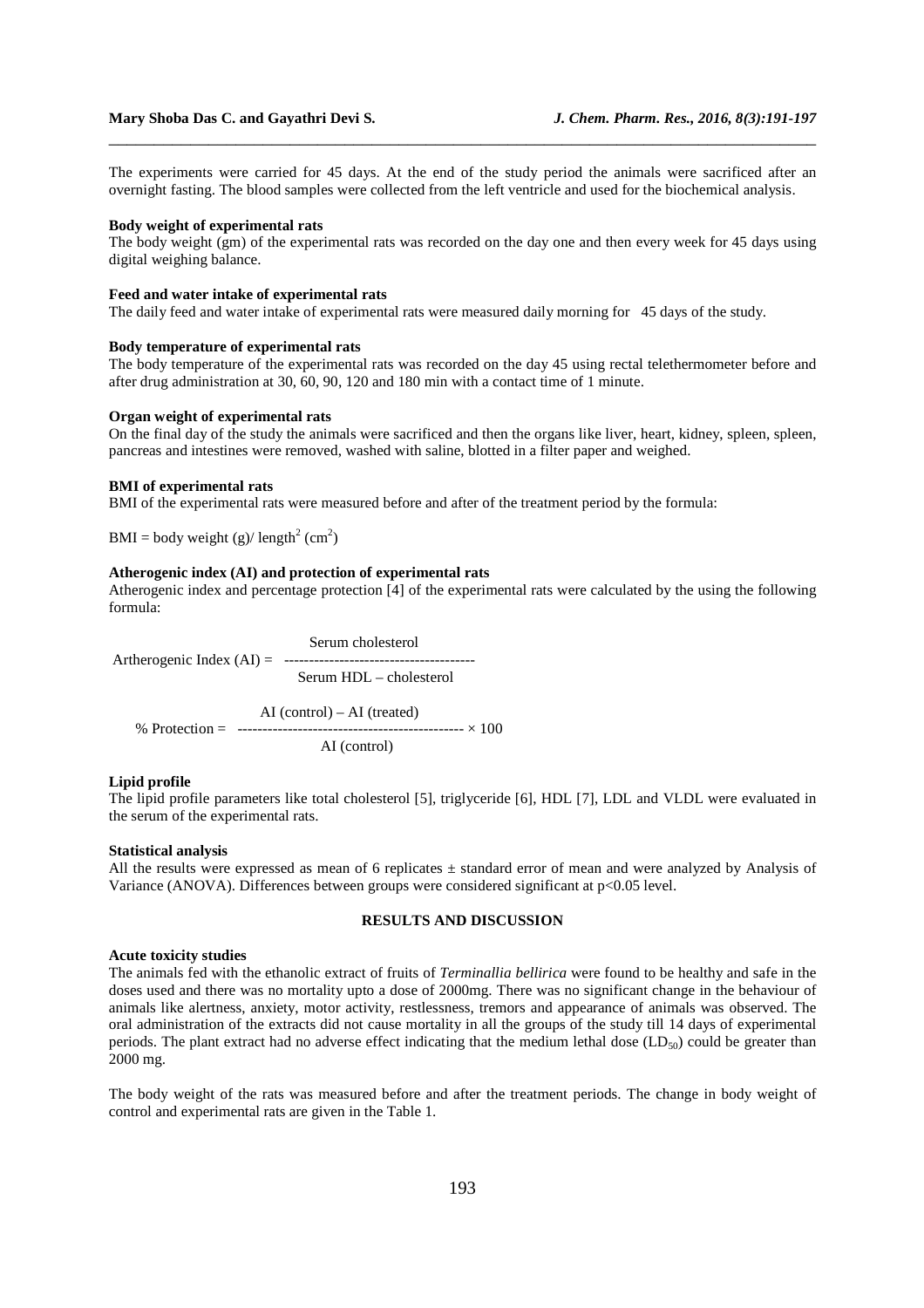| Treatment groups   | Body Weight             |                        |  |  |
|--------------------|-------------------------|------------------------|--|--|
|                    | <b>Before treatment</b> | <b>After treatment</b> |  |  |
| Control            | $172 \pm 12.86$         | $190 \pm 9.34$         |  |  |
| AD-induced         | $178 \pm 9.62$          | $223 \pm 5.81$         |  |  |
| $AD + EFTB$        | $171 \pm 4.76$          | $188 \pm 4.73$         |  |  |
| $AD + Sibutramine$ | $176 \pm 6.28$          | $190 \pm 3.62$         |  |  |
| $- -$              | . .<br>$\sim$           |                        |  |  |

#### **Table 1. Body weight of experimental rats**

\_\_\_\_\_\_\_\_\_\_\_\_\_\_\_\_\_\_\_\_\_\_\_\_\_\_\_\_\_\_\_\_\_\_\_\_\_\_\_\_\_\_\_\_\_\_\_\_\_\_\_\_\_\_\_\_\_\_\_\_\_\_\_\_\_\_\_\_\_\_\_\_\_\_\_\_\_\_

*Values are expressed in mean ± S.E.M (n=6)* 

The rats fed with atherogenic diet increased in body weight significantly from the first week until the end of the treatment period while compared to the control rats. The rats which received ethanolic extract of fruits of *Terminalia bellirica* and standard drug (Sibutramine) underwent a loss in weight relative to the initial weight.

In a study conducted by Kameshwaran *et al*. [8], the methanolic extracts of *Tecoma stans* showed significant reduction in body weight of the Atherogenic Diet (AD) induced obese rats. In another study, the ethanolic extract of *Saccharum spontaneum* treated high fat diet induced obese rats showed a significant decrease in body weight [9].

The AD provides more calories than the normal diet, resulting in a high level of fat storage in the periepididymal region. It contains high percentage of fat and is considered to be one of the factors involved in the development of obesity, leading to the accumulation of body fat. The administration of AD for six weeks in the experimental rats produce obesity like conditions, with increase in body weight, parametrial adipose tissue weight, organ weight and serum lipid levels. The results of the present study suggests that the body weight reducing effect of fruit extract in atherogenic diet fed rats may be produced due to its hypophagic property.

### **Feed and water intake of experimental rats**

The feed and water intake of all the rats were measured everyday at the same hour throughout the study and presented in Table 2.

| <b>Treatment</b> | <b>Feed intake</b> | <b>Water intake</b> |  |
|------------------|--------------------|---------------------|--|
| <b>Groups</b>    | $(g/100g$ per day) | $m!/100g$ per day)  |  |
| Control          | $14.40 \pm 0.44$   | $22.21 + 1.12$      |  |
| AD-induced       | $29.80 \pm 0.65$   | $42.72 \pm 0.39$    |  |
| $AD+EFTB$        | $17.72 \pm 0.29$   | $27.90 \pm 0.62$    |  |
| $AD+Sibutramine$ | $18.34 + 0.52$     | $27.48 \pm 0.51$    |  |

**Table 2. Feed and water intake of experimental rats**

*Values are expressed in mean ± S.E.M (n=6)* 

The rats which received AD was found to consume more feed than the control rats which received the normal feed. The caloric content of AD was higher than the normal feed. There was a significant  $(p<0.05)$  decrease in feed and water intake in rats administered with ethanolic extract of fruits of *Terminalia bellirica* and Sibutramine.

Patel *et al*. [10] also reported that the oral administration of hydroalcoholic extract of bark of *Pinus sylvestris* reduce the feed intake in the HFD induced obese rats. The study done by Adikay *et al*. [11] suggested that the ethanolic extract of *Saccharum spontaneum* reduce the feed intake when compared to HFD induced obese rats.

The central controllers like NPY and peripheral controllers like gut peptides and hormonal signals are responsible for the regulation of appetite. Alteration of these controllers may results in increased appetite. In this study obese control rats showed an increased amount of feed intake when compared as the normal rats and all the treated groups. These results suggesting that the ethanolic extract of fruits of *Terminaia bellirica* playing a major role in the control of appetite signals, both centrally and peripherally.

### **Body temperature of experimental rats**

The body temperature of the experimental rats were recorded on  $45<sup>th</sup>$  day using rectal digital telethermometer before and after drug administration at 30, 60, 90, 120 and 180 minutes with a contact time of 1 minute and presented in Table 3 .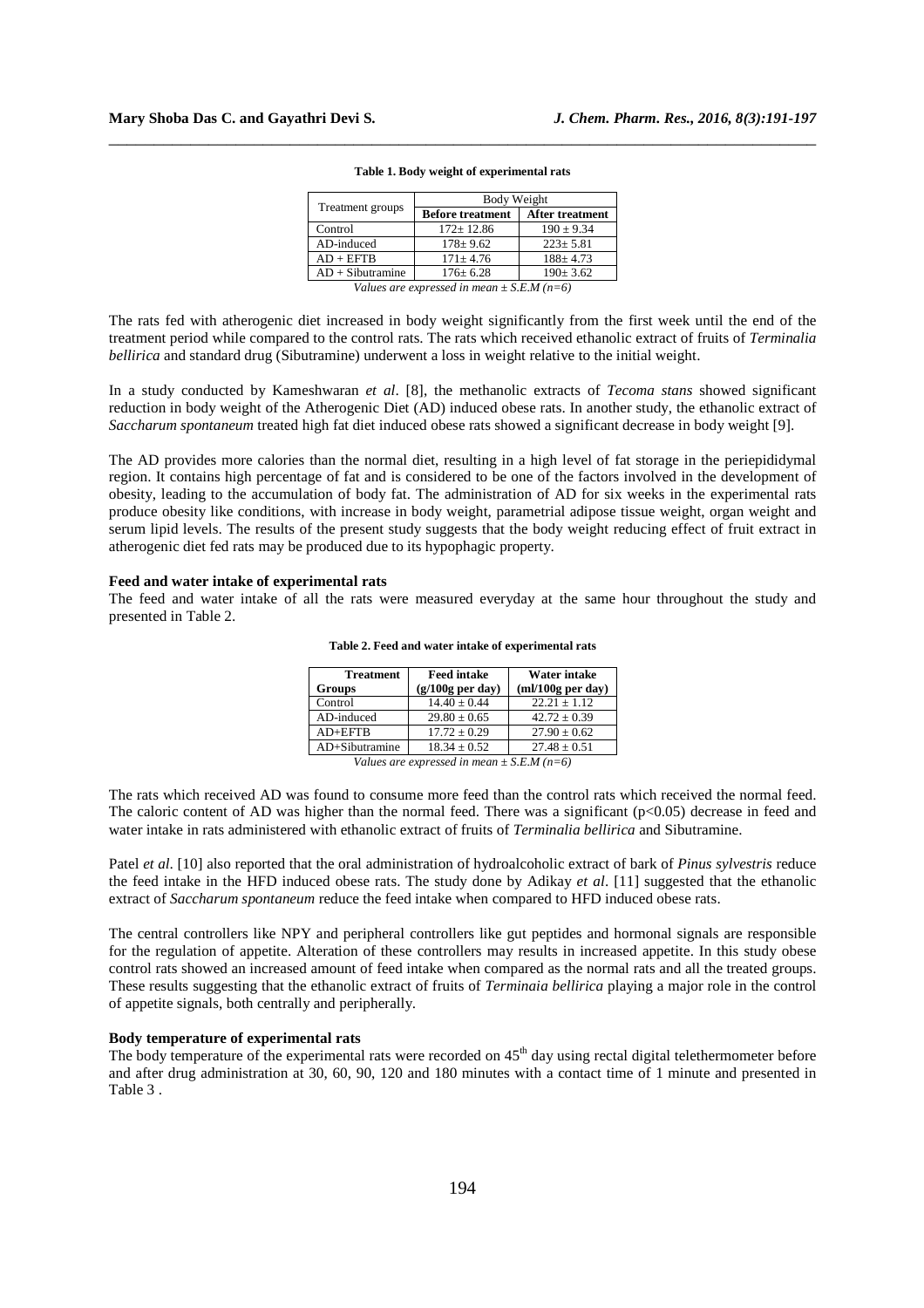| <b>Treatment groups</b>                      | <b>Before Drug</b>    | <b>After Drug Administration</b> |                  |                  |                   |  |
|----------------------------------------------|-----------------------|----------------------------------|------------------|------------------|-------------------|--|
|                                              | <b>Administration</b> | $30 \text{ min}$                 | <b>60 min</b>    | <b>90 min</b>    | $120 \text{ min}$ |  |
| <b>Control</b>                               | $32.19 \pm 0.04$      | $32.37 \pm 0.04$                 | $32.40 + 0.01$   | $32.2 + 0.02$    | $32.41 \pm 0.15$  |  |
| <b>AD-induced</b>                            | $30.21 \pm 0.03$      | $30.22 \pm 0.02$                 | $30.10 \pm 0.02$ | $30.09 \pm 0.04$ | $30.11 \pm 0.07$  |  |
| $AD+EFF$ $TR$                                | $31.25 \pm 0.03$      | $31.37 \pm 0.04$                 | $31.40 \pm 0.02$ | $31.45 \pm 0.04$ | $31.53 \pm 0.03$  |  |
| <b>AD+Sibutramine</b>                        | $30.78 \pm 0.03$      | $32.04 \pm 0.03$                 | $32.25 \pm 0.03$ | $32.45 \pm 0.04$ | $32.65 \pm 0.04$  |  |
| Values are expressed in mean $+ S E M (n=6)$ |                       |                                  |                  |                  |                   |  |

**Table 3. Body temperature before and after drug administration of experimental rats** 

\_\_\_\_\_\_\_\_\_\_\_\_\_\_\_\_\_\_\_\_\_\_\_\_\_\_\_\_\_\_\_\_\_\_\_\_\_\_\_\_\_\_\_\_\_\_\_\_\_\_\_\_\_\_\_\_\_\_\_\_\_\_\_\_\_\_\_\_\_\_\_\_\_\_\_\_\_\_

It has been observed that the experimental rats receiving AD showed a remarkable reduction in rectal body temperature evaluated before and after drug administration at 0, 30, 60, 90 and 120 minutes. The standard drug Sibutramine significantly  $(p<0.05)$  increase the body temperature. Similar effect was found in the ethanolic extract of fruits of *Terminalia bellirica* which reverse the effect by increasing the body temperature significantly (p<0.05).

In obesity, there will be decrease in the diet induced thermogenisis, due to decrease in sympathetic activation of brown adipose tissue. Neuropeptide-Y (NPY) which synthesized in the brain causes increase in food intake and also inhibits thermogenisis by reducing sympathetic activation of brown adipose tissue.

### **BMI of experimental rats**

In epidemiological studies, BMI is widely used as a measure of fatness because it is highly correlated with body fat and is nearly independent of height. The BMI of the experimental rats was taken before and after the treatment periods. The change in BMI of control and experimental rats are tabulated in the Table 4.

| <b>Treatment</b>                               | <b>Before</b>    | After            |  |  |
|------------------------------------------------|------------------|------------------|--|--|
| Groups                                         | <b>Treatment</b> | <b>Treatment</b> |  |  |
| Control                                        | $1.49 \pm 0.07$  | $1.52 \pm 0.06$  |  |  |
| AD-induced                                     | $1.43 \pm 0.07$  | $1.64 \pm 0.15$  |  |  |
| $AD+EFTB$                                      | $1.44 \pm 0.05$  | $1.47 \pm 0.05$  |  |  |
| $AD+Sibutramine$                               | $1.53 \pm 0.04$  | $1.60 \pm 0.02$  |  |  |
| Values are expressed in mean $\pm$ S.E.M (n=6) |                  |                  |  |  |

**Table 4. BMI of experimental rats** 

A significant increase in BMI was observed in the group of rats fed with AD after 45 days as compared to normal control rats. The rats treatment with sibutramine once daily for 45 days significantly  $(p<0.05)$  decrease the BMI when compared with obese control rats, whereas the continuous oral administration of the ethanolic extract of fruits of *Terminalia bellirica* for 45 days results reduction in the BMI rate.

Our results were agreed with that of Suneetha *et al*. [12], who reported that the supplementation with a methanolic extract of *Sapindus emariganatus* significantly (p<0.05) decrease the BMI when compared with obese control rats. Garg and Singh [2], showed that the aqueous and ethanolic extracts of *Aegle marmelos* reduces the BMI in the High Fat Diet induced obese rats.

### **Effect on organs weight of experimental rats**

On the final day of the study, the major organs like liver, heart, kidney, spleen, pancreas and intestine were removed and weighed. The change in organ weight was reported in Table 5.

#### **Table 5: Organ weight of experimental rats**

| <b>Treatment</b> | Internal Organs $(g)$ |                 |                 |                 |                 |                  |
|------------------|-----------------------|-----------------|-----------------|-----------------|-----------------|------------------|
| Groups           | Liver                 | Heart           | Kidney          | <b>Spleen</b>   | <b>Pancreas</b> | <b>Intestine</b> |
| Control          | $7.24 + 0.07$         | $1.18 + 0.03$   | $1.06 \pm 0.03$ | $1.12 + 0.01$   | $0.42 + 0.12$   | $5.51 + 0.41$    |
| AD-induced       | $9.45 + 0.05$         | $1.70 + 0.04$   | $1.30 + 0.02$   | $1.19 + 0.03$   | $0.47 + 0.01$   | $7.62 + 0.18$    |
| $AD+EFFB$        | $7.78 + 0.04$         | $1.24 + 0.02$   | $1.08 + 0.03$   | $1.14 + 0.04$   | $0.35 \pm 0.01$ | $6.35 \pm 0.13$  |
| $AD+Sibutramine$ | $7.87 + 0.07$         | $1.27 \pm 0.03$ | $1.11 + 0.01$   | $1.16 + 0.05$   | $0.34 \pm 0.04$ | $6.63 \pm 0.04$  |
|                  | $-1$                  |                 | $\cdot$ $\cdot$ | $\sim$<br>----- |                 |                  |

*Values are expressed in mean ± S.E.M (n=6)* 

From the table 5, it was clear that the weights of the internal organs like liver, heart, kidney, spleen, pancreas and intestine were increased significantly (p<0.05) in AD-induced obese rats when compared with normal rats. Ethanolic extract of fruits of *Terminalia bellirica* treated rats significantly (p<0.05) reduced the weight of organs when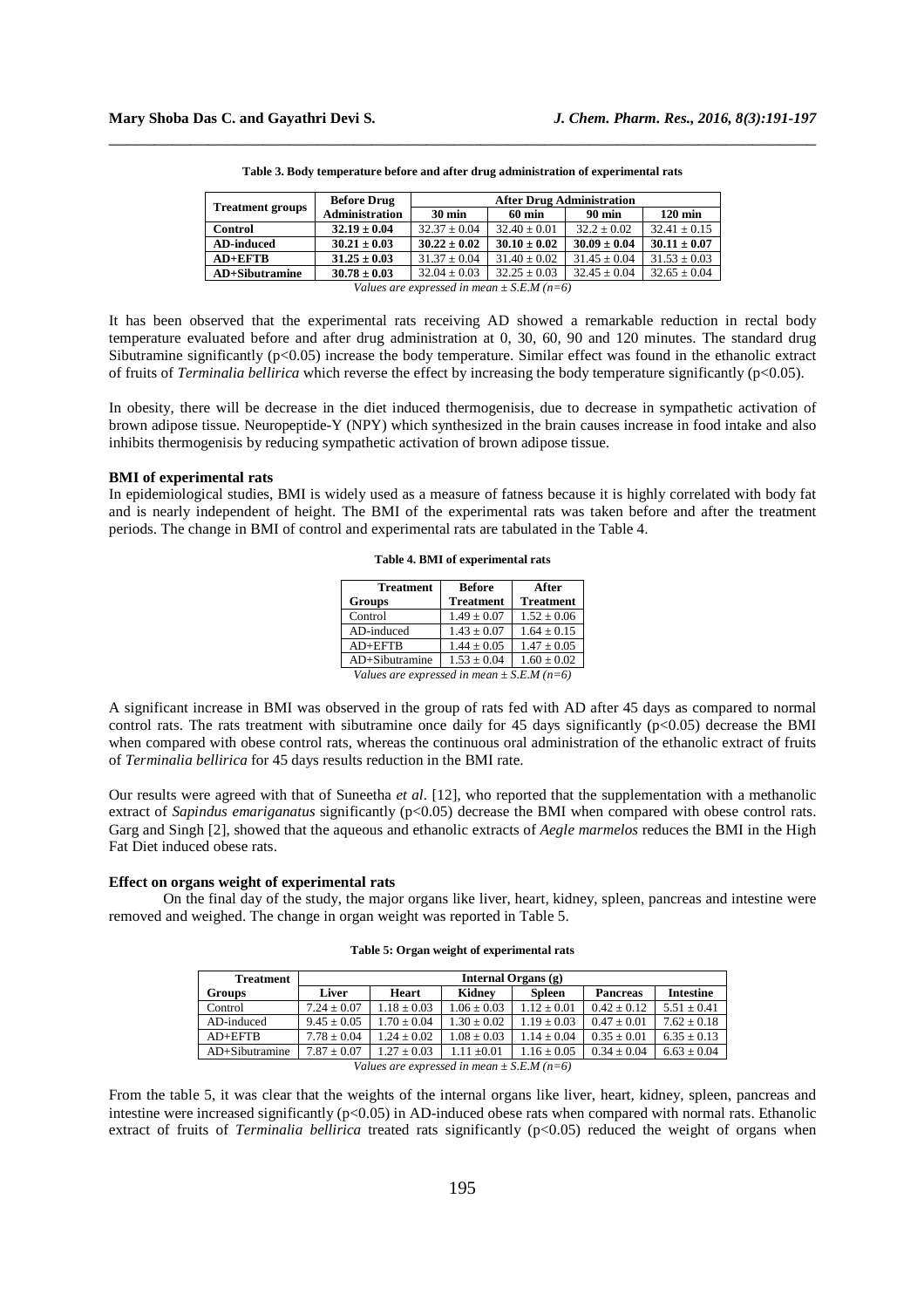compared with their respective control group of rats. Experimental rats which received sibutramine along with the feed significantly (p<0.05) reversed all the effects induced by AD.

\_\_\_\_\_\_\_\_\_\_\_\_\_\_\_\_\_\_\_\_\_\_\_\_\_\_\_\_\_\_\_\_\_\_\_\_\_\_\_\_\_\_\_\_\_\_\_\_\_\_\_\_\_\_\_\_\_\_\_\_\_\_\_\_\_\_\_\_\_\_\_\_\_\_\_\_\_\_

Obesity is associated with the increased adipose tissue accumulation in the abdominal region leads to an increase in body weight, parametrial adipose tissue weight and organ weight. These results suggested that rats fed with AD supplemented daily with ethanolic extract of fruits of *Terminalia bellirica* had anti-obesity effect, which suppresses the accumulation of adipose tissue and organ weight gain. This decrease in body fat percentage accompanied by the reduction in body fat mass strongly supports the antiobesity effect of *Terminalia bellirica.* 

### **Atherogenic Index (AI) and protection of experimental rats**

The atherogenic index and protection of the experimental rats against CVD was evaluated in all the treatment groups and tabulated in Table 6.

| <b>Treatment</b>                               | AI               | <b>Protection</b> |  |  |
|------------------------------------------------|------------------|-------------------|--|--|
| <b>Groups</b>                                  |                  | $($ %)            |  |  |
| Control                                        | $2.00 \pm 0.14$  |                   |  |  |
| AD-induced                                     | $12.95 \pm 0.34$ |                   |  |  |
| $AD + EFTB$                                    | $3.08 \pm 0.33$  | 76                |  |  |
| AD+Sibutramine                                 | $3.45 \pm 0.20$  | 73                |  |  |
| Values are expressed in mean $\pm$ S.E.M (n=6) |                  |                   |  |  |

**Table 6: Atherogenic index (AI) and protection of experimental rats** 

The table 6 clearly indicates that there was a significant  $(p<0.05)$  increase in the atherogenic index in rats fed with atherogenic diet when compared to control rats. Treatment with ethanolic extract of fruits of *Terminalia bellirica*  and standard drug sibutramine significantly  $(p<0.05)$  reduced the atherogenic index. The drugs and plant extract treated groups of rats increased in percentage of protection to CVD.

The findings of Saikia and Lama [13] are in agreement with our study, who stated that the leaves of *Bougainvillea spectabilis* were able to reduce the atherogenic index in the HFD induced obese rats. The methanolic extract of leaves of *Moringa oleifera* effectively reduces the antherogenic index and increased in percentage of protection against CVD [14].

Atherogenic index is the powerful indicator of the risk of heart disease: the higher the value, the higher the risk of developing cardiovascular disease and *vice versa*. In this study, it was observed that the ethanolic extract of fruits of *Terminalia bellirica* significantly reduced atherogenic index, indicating the protection against cardiovascular diseases.

### **Lipid profile of experimental rats**

Abnormalities in lipid profile are one of the most common complications in diabetes mellitus and obesity. Effect of ethanolic extracts of fruits of *Terminalia bellirica* on serum lipid profile of diabetic, obese and obesediabetic rats was determined and the results are tabulated in the Table 7.

| <b>Treatment</b><br>groups | Total<br><b>Cholesterol</b><br>(mg/dl) | <b>Triglycerides</b><br>(mg/dl) | $HDL-C$<br>(mg/dl) | $LDL-C$<br>(mg/dl) | VLDL-C<br>(mg/dl) |
|----------------------------|----------------------------------------|---------------------------------|--------------------|--------------------|-------------------|
| Control                    | $91.67 + 3.51$                         | $64.00 + 5.57$                  | $46.00 \pm 2.00$   | $32.87 + 3.87$     | $12.8 + 1.11$     |
| AD-induced                 | $325.67 \pm 5.86$                      | $121.67 + 6.51$                 | $25.17 + 1.04$     | $276.17 + 4.82$    | $24.33 + 1.30$    |
| $AD+EFTB$                  | $132.67 + 4.73$                        | $68.00 + 4.58$                  | $43.33 \pm 3.06$   | $75.73 \pm 8.22$   | $13.60 \pm 0.92$  |
| $AD+Sibutramine$           | $138.67 \pm 8.33$                      | $63.33 + 4.51$                  | $40.33 \pm 3.51$   | $85.67 + 6.63$     | $12.67 \pm 0.90$  |

**Table 7: Lipid profile of experimental rats** 

*Values are expressed in mean ± S.E.M (n=6)* 

Table 7 clearly indicates that the elevated levels of serum lipid profile except HDL-C was observed in the ADinduced obese rats when compared with control rats. Oral administration of ethanolic extract of fruits of *Terminalia bellirica* and sibutramine for 45days to obese rats showed a significant decrease in the levels of total cholesterol, triglyceride, LDL and VLDL when compared with their respective controls. Similarly the HDL-C level was found to be decreased in obese rats whereas the ethanolic extract of fruits of *Terminalia bellirica* and sibutramine treated rats showed a significant increase in the levels of HDL-C when compared with their respective controls.